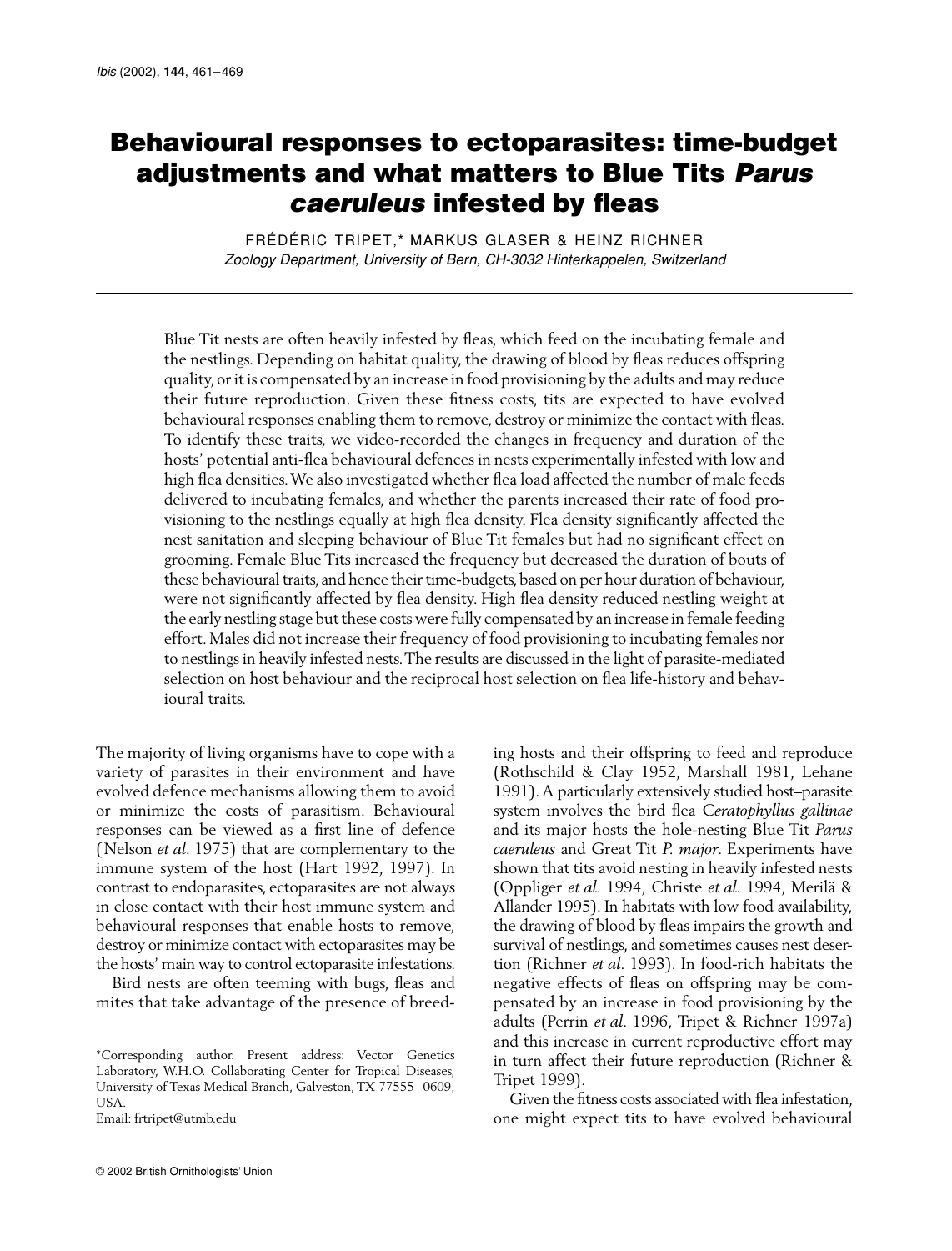defences aimed at minimizing the amount of blood drawn by adult fleas and controlling the growth of the flea population within their nests. During the incubation period, fleas climb onto the female bird in order to feed, and could be killed or damaged by her preening or scratching. Adult fleas and larvae could also be nipped at, or driven away from the upper region of the nest-cup. Such behavioural defences would make feeding on hosts a risky task and could explain why fleas survive only about 10 days when feeding on hosts and producing eggs (Tripet & Richner 1999b), while they can survive for months without food when waiting for a suitable host (Tripet & Richner 1999a).

We manipulated the density of fleas in nests of a Blue Tit population in northern Switzerland. We then video-recorded host behaviour within the nests during the incubation and nestling periods. These data were intended to give insights on two major aspects of bird–flea interactions. (1) Changes in frequency or duration of behaviour such as grooming and nest sanitation should allow us to identify behavioural traits that have evolved in response to fleas. Although fleas are predicted to coevolve chiefly with their main tit hosts (Tripet & Richner 1997b), until recently few flea behavioural traits could be interpreted clearly as specific adaptations to living in Blue and Great Tit nests. Such data are therefore crucial both for our understanding of the parasite selection on their hosts' life-history and behaviour, and for evaluating the reciprocal host selection on fleas. (2) Fleas increase the energy demand of nestlings which, in turn, beg more and receive more food from the adults (Christe *et al*. 1996a; Tripet & Richner 1997a). Adult Blue Tits in our study population are able to increase their rate of food provisioning thereby compensating for the negative effects of fleas on offspring growth (Tripet & Richner 1997a). However, we still do not know whether both sexes share equally in this increase in reproductive effort linked to food compensation. Because fleas feed essentially on the female during incubation, females may be forced to allocate more time for foraging at the expense of egg attendance, in order to compensate for the loss of blood to fleas. We would therefore expect that, as the costs of incubation increase with parasite density, females would provide a smaller proportion of compensatory feeds to the young during the nestling period. Fleas, by differentially affecting female and male trade-offs within the nesting period, could therefore create an apparent asymmetry in the birds' parental care.

## **METHODS**

#### **Study area**

The study was conducted in spring 1996 in the Allschwilerwald, a 60-ha forest 8 km south-west of Basel, Switzerland (47°32′N, 7°32′E). This 120-yearold forest is part of a nature reserve with little treemanagement. The vegetation is dominated by oak *Quercus* spp., mixed with Hornbeam *Carpinus betulus* and Beech *Fagus sylvatica*. Food availability is high. Nestboxes have been provided for hole-nesting birds for many years in this area and are commonly used by Blue Tits. Previous researchers working on this population on other topics reported high natural infestation rates by *Ceratophyllus gallinae* (H. Zandt pers. comm.). In February 1996, before the birds started nest building, we removed the old nest material from the nestboxes in the study area and stored it in plastic bags.

#### **Parasite life-cycle**

*C. gallinae* usually completes one or two flea generations within the nesting period of the host (Tripet & Richner 1999b). The eggs are laid within the nest material and develop into larvae which feed on organic material from the nest and blood faeces produced by adult fleas (Rothschild & Clay 1952, Lehane 1991). Some first-generation larvae spin cocoons under the nestcup at the end of the bird incubation period. They pupate, hatch around the hatching time of the nestlings and start laying secondgeneration eggs. When the nestlings fledge, the larvae spin cocoons and remain dormant for several months before searching for a new host (Tripet & Richner unpubl. obs., Humphries 1968).

#### **Experimental infestations**

We visited the boxes daily around the end of the egglaying period and around the end of incubation in order to detect the start of incubation, referred to as 'day 0' of the incubation period, and the first day of hatching, or 'day 0' of the nestling period. On the first day of incubation, Blue Tit nests were temporarily collected, put into a plastic bag to prevent desiccation, and heat-treated using a microwave oven to kill all ectoparasites. To compensate for the loss of water during the heat-treatment, the nests were then sprayed with 4 mL of water and put back in the nestbox.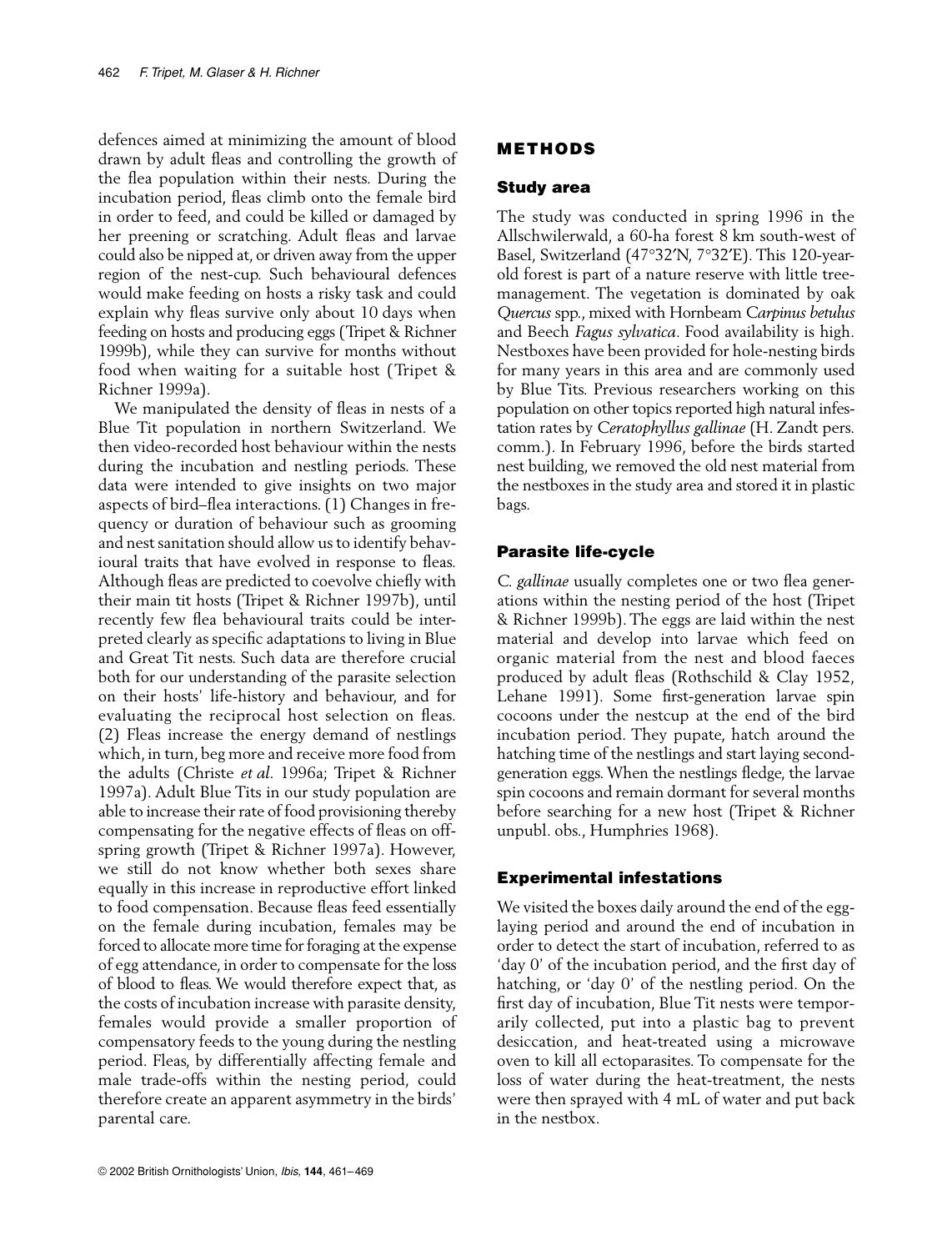The following day, the nests were all infested with 12 adult fleas. The fleas were randomly picked from a mixture of old nest material collected from the nestboxes in the study area. In total, 58 nests were infested using this method, which has been used successfully in all previous experiments (e.g. Richner *et al*. 1993, Christe *et al*. 1996a, 1996b) and in the same habitat (Tripet & Richner 1997a, 1999a, 1999b).

We then assigned the 58 nests randomly to two groups. The first was left unmanipulated and we video-recorded the bird behaviour within the nest at day 6 of the incubation period and on day 10 of the nestling period. In the second experimental group, we increased the number of adult fleas one day before video-recording the bird behaviour. We added 30 adult fleas on day 5 of the incubation period and 60 on day 9 of the nestling period.

The flea life-cycle and population dynamics within Blue Tit nests have been studied in detail by Tripet and Richner (1999a, 1999b). In the low flea density group, the 12 founders will give rise to a new flea generation during the nestling period. The resulting number of adults expected in the nest ranges from 30 to 50 (Tripet & Richner 1999a). It is important to note that in the high density group, the offspring of fleas added at day 5 of incubation will not be able to pupate early enough to affect the number of first generation adult fleas during the nestling period. Not considering adult flea mortality, our manipulation therefore increased the expected number of adult fleas during the incubation period by roughly 300% (from 12 to 42 individuals) and during the nestling period by ~200% (from ~40 to 130 individuals). These intensities are within the range of natural infestations (e.g. Heeb *et al*. 1996).

## **Video recordings**

For video recordings, an infra-red light and a camera were mounted inside the nestbox. The birds were habituated to the camera and infra-red light by replacing the usual top of their box with one with a dummy camera and infra-red light one day before recording. We swapped the sham material for the real recording devices immediately before recording. We recorded a 3-h tape of bird behaviour on day 6 of the incubation period, and a 1.5-h tape on day 10 of the nestling period. All recordings were made between 08:00 h and 18:00 h. Preliminary viewing of recordings showed that during the incubation period females returned to their nest shortly after we started the recording,

while during the nestling period, the adults sometimes took more than 15 min before returning to their nest. We therefore excluded the first 30 min of all recordings made during the nestling period from all analysis in order to minimize biases in our measures of behavioural traits.

#### **Behavioural data analysis**

We monitored three types of female behaviour from the video recordings made during the incubation period: 'sleeping', 'nest sanitation' and 'grooming'. 'Sleeping' is defined as in Amlaner and Ball (1983), as the time when the beak is pointed backwards and tucked under the scapulars (classical sleeping posture). 'Nest sanitation' is a period of active search with the head dug into the nest material and 'grooming' is the combined time the female spends preening or scratching (Clayton & Cotgreave 1994). We also calculated the total amount of time the female spent inside the box on the eggs, or 'egg attendance' which includes the time allocated to incubating awake and turning the eggs plus the three activities defined above. In addition to these female activities, we also counted the number of male feeds delivered to the female when she was in the nestbox.

From the recordings made during the nestling period we monitored the number of parental feeds to the young and the amount of time spent by females on 'nest sanitation'. The rest of the time was spent on distributing the food to the young and activities outside the nest such as foraging and territory defence. Females did not exhibit 'incubating', 'grooming' or 'sleeping' behaviours during our recordings of the nestling period.

Because of technical problems, we failed to record the behaviour of one Blue Tit pair. Sample sizes for the behavioural data are therefore 29 nests with low flea density and 28 nests with high flea density. From the analysis of feeding behaviour, we also excluded the data from two nestboxes where the males were missing and one with a known polygamous male. The resulting samples had 27 nests in each group.

### **Bird measurements**

At hatching time, we weighed newly hatched nestlings to the nearest 0.1 g using a Sartorius 1200 portable electronic balance. To reduce the variance in our measure of nestling weight at hatching, only freshly hatched nestlings, as indicated by their wet down, were included in our analysis.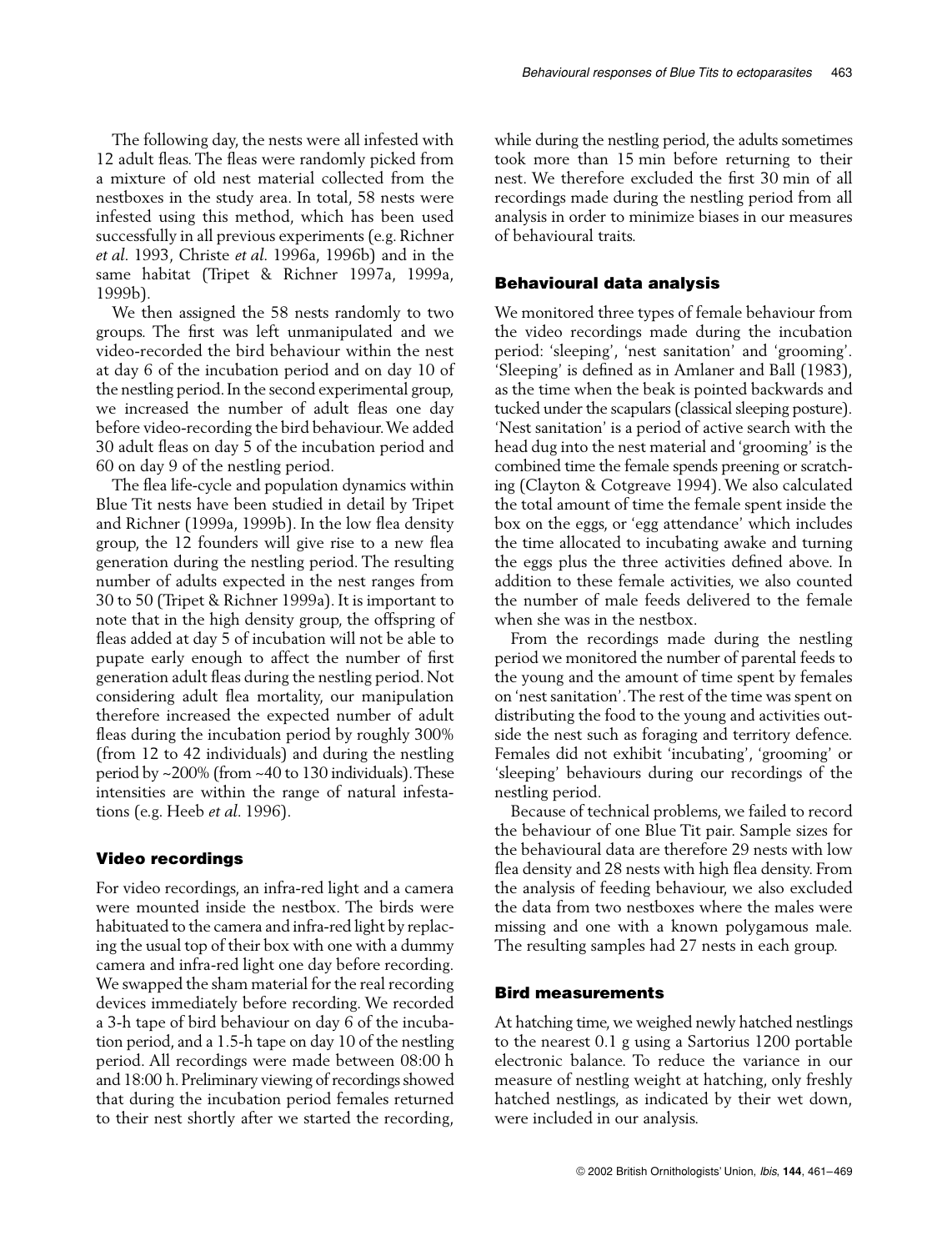On day 14 of the nestling period we captured both parents by means of a spring-loaded trap shutting the entrance hole as the bird entered the nest. We sexed the birds according to the presence or absence of a brood patch, weighed them, and measured their tarsus and length of the 4th (ascendent) primary feather to the nearest 0.1 mm using a caliper. The same measurements were taken on the nestlings. There was no statistical difference between the two experimental groups in length of male and female tarsus. Mean tarsus length was  $18.93 \pm 0.65$  mm for females of low infested nests and  $18.86 \pm 0.58$  mm for females of highly infested nests (*t*-test: *t* = 0.386,  $n = 57$ ,  $P = 0.701$ ). Mean tarsus length of males was  $19.4 \pm 0.2$  mm in the low infestation group and 19.6 ± 0.1 mm in the highly infested group (*t*-test:  $t = 1.6$ ,  $n = 56$ ,  $P = 0.106$ ). The two groups did not differ significantly in terms of clutch size (*t*-test:  $t = 0.331$ ,  $n = 58$ ,  $P = 0.742$ ). The variable 'body condition' was calculated as the residual of the regression of body mass on tarsus length. It is a measure that expresses how much a bird deviates from the mean relationship between body mass and body size. Two males went missing during the nestling period and one female could not be captured. The resulting sample sizes for adult bird measurements were

therefore 29 females and 27 males in the low flea density group and 28 and 29 in the high flea density one.

Statistical analyses were performed using the Systat Statistical Package (Wilkinson *et al*. 1992). Values reported throughout are means ± se.

### **RESULTS**

## **Incubation period**

### *Effect of flea density on female nest sanitation, grooming, and sleep*

Female Blue Tits with higher flea densities showed an increase in nest sanitation bouts, as well as grooming and sleeping bouts. The effect was significant for nest sanitation and sleeping but not for grooming (Table 1). The mean duration of female nest sanitation, grooming and sleeping bouts was lower in the high infestation group but not significantly so (Table 2).

The combined effects of the increase in the number of female nest sanitation and grooming bouts, and the decrease in their duration in response to high flea numbers, resulted in no significant difference between the two experimental groups in the duration of those behaviours per hour (Fig. 1, Table 3). Females tended

Table 1. Number of bouts (bouts/h  $\pm$  se) of nest sanitation, grooming and sleeping behaviour in incubating female Blue Tits infested with low and high flea density (see text)

| Behaviour (bouts/h) | Low flea density    | High flea density   | <b>Statistics</b> | D     |
|---------------------|---------------------|---------------------|-------------------|-------|
| Nest sanitation     | $12.8 \pm 0.8$ (29) | $15.4 \pm 0.8$ (29) | $T = 2.2$         | 0.03  |
| Grooming            | $12.3 \pm 1.3$ (29) | $14.4 \pm 1.2$ (29) | $T = 1.2$         | 0.249 |
| Sleeping            | $6.9 \pm 1.0$ (29)  | $11.7 \pm 1.4$ (29) | $U = 272$         | 0.021 |

Table 2. Duration of bouts (s/bouts/ $\pm$  se) of nest sanitation, grooming and sleeping behaviour in incubating female Blue Tits infested with low and high flea density

| Behaviour       | Low flea density      | High flea density     | Statistics |       |
|-----------------|-----------------------|-----------------------|------------|-------|
| Nest sanitation | $19.01 \pm 2.09$ (29) | $14.95 \pm 0.77$ (29) | $U = 511$  | 0.159 |
| Grooming        | $13.46 \pm 1.81$ (29) | $9.91 \pm 0.84$ (29)  | $U = 484$  | 0.323 |
| Sleeping        | $78.70 \pm 7.35$ (29) | $69.95 \pm 5.59$ (29) | $T = 0.95$ | 0.247 |

Table 3. Per hour duration (min/h ± se) of nest sanitation, grooming and sleeping behaviour in incubating female Blue Tits infested with low and high flea density

| Behaviour       | Low flea density   | High flea density   | Statistics |       |
|-----------------|--------------------|---------------------|------------|-------|
| Nest sanitation | $3.8 \pm 0.3$ (29) | $3.8 \pm 0.3$ (29)  | $T = 0.2$  | 0.845 |
| Grooming        | $2.5 \pm 0.3$ (29) | $2.4 \pm 0.3$ (29)  | $U = 426$  | 0.932 |
| Sleeping        | $9.1 \pm 1.8$ (29) | $12.5 \pm 1.4$ (29) | $T = 1.8$  | 0.073 |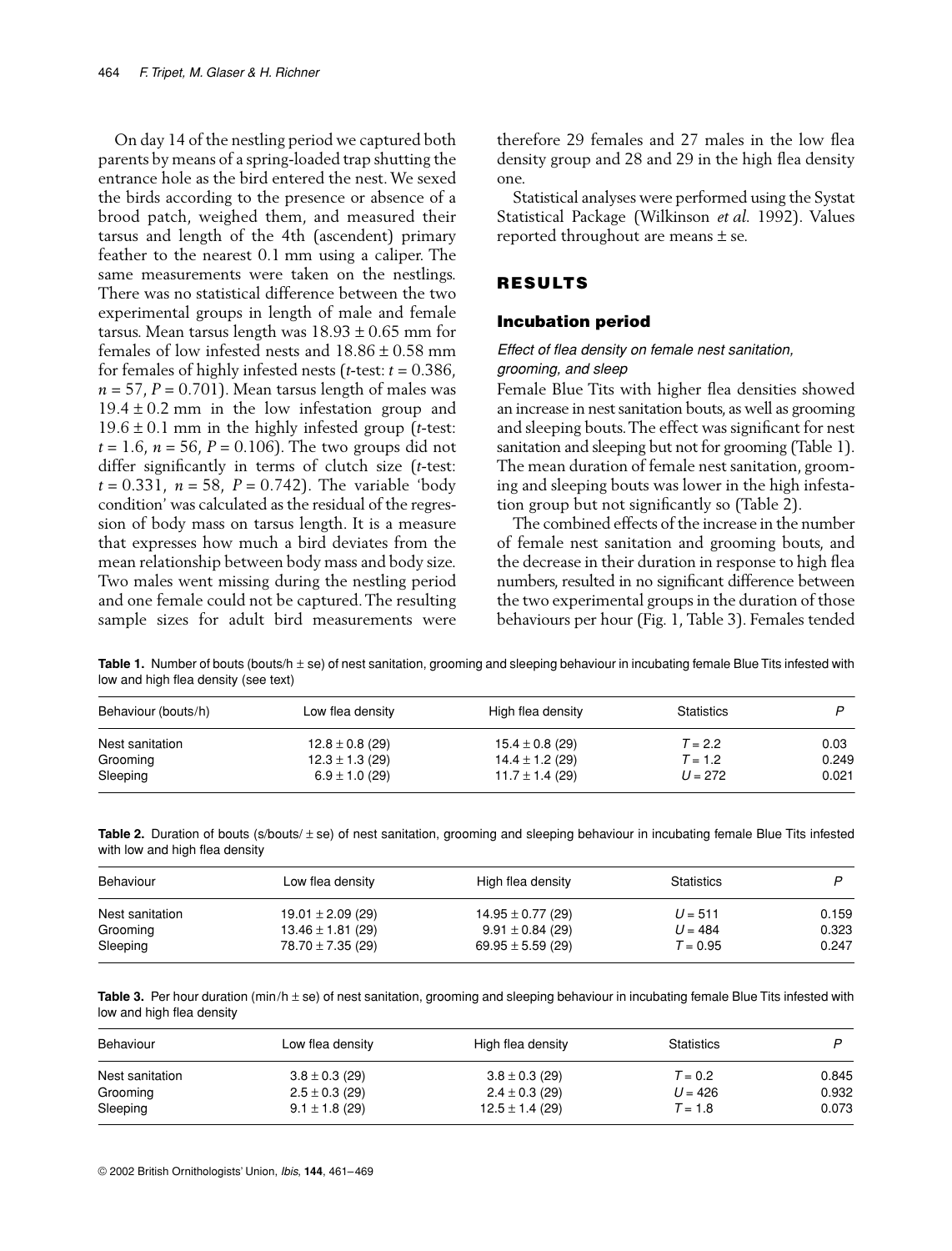

**Figure 1.** The difference in the relationship between the mean number of bouts and their mean duration for nest sanitation  $( \bullet ) ,$ grooming  $(x)$  and sleeping  $(\blacklozenge)$  in incubating female Blue Tits with low and high flea densities. Arrows point from the low flea density group to the high density one. The thick line indicates the slope at which the product of the number and duration of bouts of a given behaviour, equal to its per hour duration, is constant.

to sleep more per hour in nests with high infestations (Table 3).

The total amount of time the female spent attending the eggs was not significantly affected by flea density. Females with few fleas spent on average  $50.8 \pm 0.6$  min/h on the nestcup and females with higher flea loads 50.6 ± 0.7 min/h (*t*-test: *t* = 0.184,  $n = 58$ ,  $P = 0.855$ ).

*Effect of flea density on male food provisioning to females* Males did not feed at the box significantly more often when their partner incubated in a nest with high flea numbers. On average, males made 1.5 ± 0.4 feeds/h in low and  $1.3 \pm 0.3$  feeds/h in high flea density nests  $(t$ -test:  $t = 0.445$ ,  $n = 58$ ,  $P = 0.658$ ).

#### *Effect of flea density on female egg attendance*

Clutch size is known to be an important determinant of the energy expenditure of incubating females (Haftorn & Reinertsen 1985) and, similarly, the male's feeds to the female may affect her energy balance and her need to forage. We therefore included these two variables in a general linear model examining the effect of flea density on egg attendance. The model explains 31% of the variance in female attendance (Table 4). Flea density (see also *t*-test in first section)

**Table 4.** General linear model of the effects of flea density and the correlates: number of male feedings and clutch size on female egg attendance. Interaction terms were not significant

| Variable                                             | Sum-of-squares                    |         | df F-ratio            | $R^2$                   | D                       |
|------------------------------------------------------|-----------------------------------|---------|-----------------------|-------------------------|-------------------------|
| Male feeding<br>Clutch size<br>Flea density<br>Error | 117.43<br>45.35<br>0.10<br>507.05 | 1<br>54 | 12.51<br>4.83<br>0.01 | 0.248<br>0.062<br>0.000 | 0.001<br>0.032<br>0.917 |

had no significant effect on female attendance, neither was there an interaction between flea density and the amount of male feeding. The total variance explained was accounted for by the main effects of the number of male feeds to the female, and the size of her clutch. Female attendance decreased significantly with the number of male feeds and increased with clutch size (Table 4).

#### **Nestling period**

#### *Effect of flea density on female behaviour*

Female Blue Tits with higher flea densities cleaned their nests significantly more frequently (Mann–Whitney:  $U = 250$ ,  $P = 0.013$ ) but for shorter periods than females with low flea infestations (Mann–Whitney:  $U = 556$ ,  $P = 0.017$ , Fig. 2). The two experimental groups did not differ significantly in the amount of time that females spent performing nest sanitation per hour (*t*-test: *t* = 0.266, *n* = 58, *P* = 0.791). On average, females with few fleas spent  $8.3 \pm 0.8$  min/ h cleaning the nest and females with higher flea loads  $8.6 \pm 0.8 \text{ min/h}.$ 

Females tended to clean their nests less often during the nestling period than during incubation (Paired *t*test:  $t = 1.82$ ,  $n = 57$ ,  $P = 0.074$ ) but for longer periods (Wilcoxon signed-rank: *Z* = 6.26, *n* = 57, *P* < 0.0001; Tables 1, 2 and Fig. 2). The amount of time allocated to nest sanitation was much higher during the nestling period, but this increase was independent of the presence of fleas (repeated ANOVA: flea density,  $F_{1,52}$  = 0.098, *P* = 0.755; time (repeat): *F*1,52 = 72.3, *P* < 0.0001; interaction: *F*1,52 = 0.03, *P* = 0.864) (Table 3 and Fig. 2).

#### *Effect of flea density on nestling number and quality*

A total of 92.4  $\pm$  1.6% of the eggs hatched in low flea density nests and  $95.7 \pm 1.2\%$  in high flea density nests. There is no statistical difference between the two groups (Mann–Whitney:  $U = 0.215$ ,  $n = 58$ ,  $P =$ 0.215). Recently hatched nestlings (see Methods)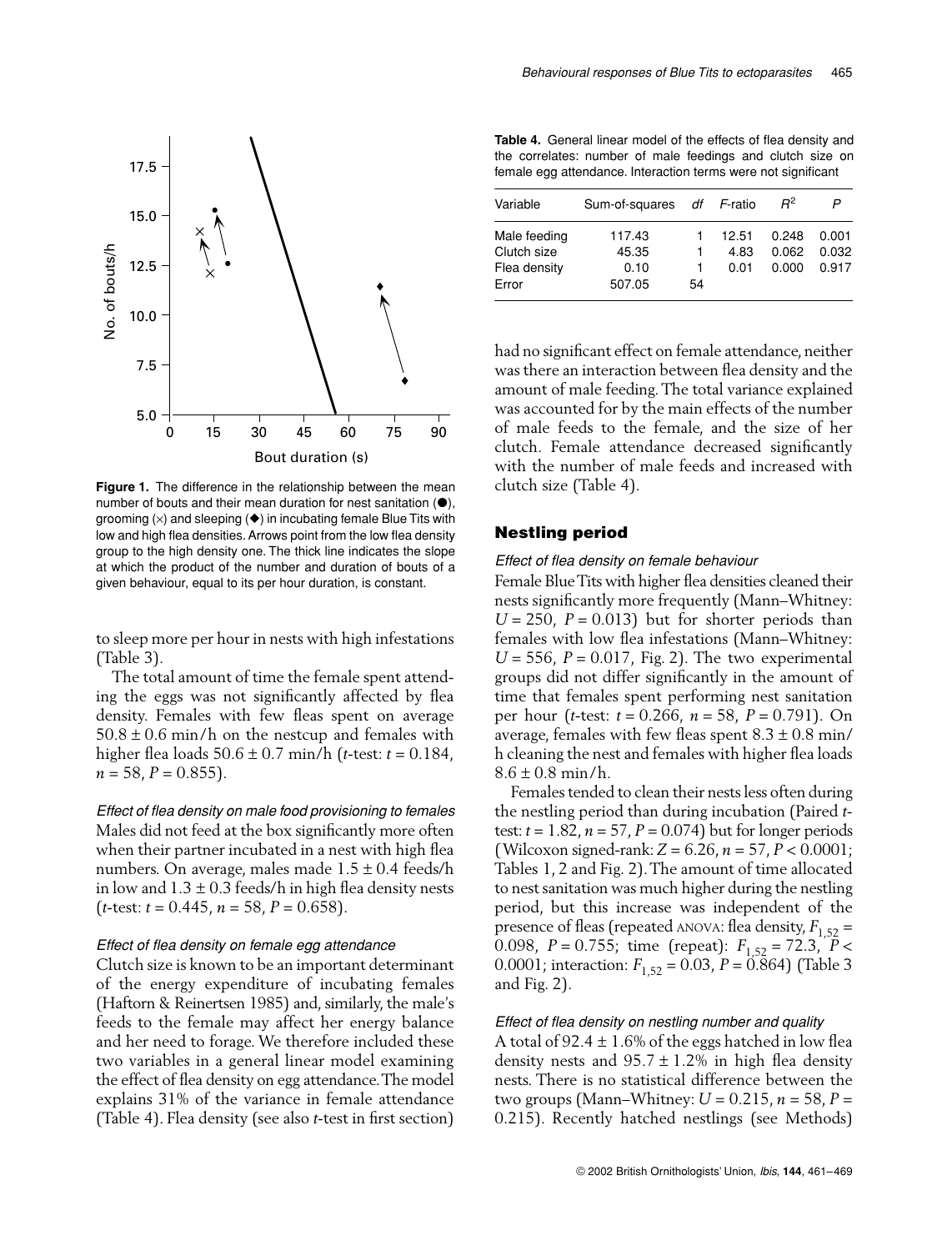

**Figure 2.** Number (left) and duration (middle) of bouts and per hour duration (right) of female nest sanitation during the nestling period. Values are shown with standard error bars.

**Table 5.** Nestling weight at hatching time and 14 days later, tarsus length and brood size in Blue Tit nests with low and high flea densities

| Trait                  | Low flea density     | High flea density    | <b>Statistics</b> | D     |
|------------------------|----------------------|----------------------|-------------------|-------|
| Weight at day $0$ (g)  | $0.91 \pm 0.02$ (29) | $0.86 \pm 0.02$ (29) | $T = 2.1$         | 0.047 |
| Weight at day 14 $(g)$ | 11.4 $\pm$ 0.1 (29)  | 11.4 $\pm$ 0.1 (29)  | $T = 0.06$        | 0.952 |
| Tarsus length (mm)     | $19.2 \pm 0.1$ (29)  | $19.2 \pm 0.1$ (29)  | $T = 0.09$        | 0.928 |
| Brood size             | $9.8 \pm 0.3$ (29)   | $10.0 \pm 0.3$ (29)  | $T = 0.58$        | 0.568 |

were significantly lighter in nests with higher flea densities (Table 5). However, 14 days later, there was no significant difference in either the body weight or the tarsus length between nestlings from low and high flea density nests (Table 5).

*Effect of flea density on female and male feeding effort* Male Blue Tits provisioned the nestlings significantly more often than did females in low infested nests but not in highly infested ones. Thus there was a significant interaction between female feeding effort and the level of flea infestation (ANOVA: flea density,  $F_{1,104}$  = 3.4, *P* = 0.067; sex: *F*1,104 = 10.5, *P* = 0.006; interaction:  $F_{1,104} = 7.2$ ,  $P = 0.008$ ) (Fig. 3).

There was no statistical difference between the two experimental groups in the body condition of adult birds. Mean body condition was  $0.037 \pm 0.102$ (res. g/mm) for females of low infested nests and  $-0.039 \pm 0.073$  (res. g/mm) for females of highly infested nests while body condition of males was  $0.023 \pm 0.081$  (res. g/mm) in the low infestation group and  $-0.021 \pm 0.082$  (res. g/mm) in the highly infested group. Males and females did not differ significantly in terms of body condition (ANOVA: flea density,



**Figure 3.** Mean  $(\pm$  se) number of female  $(\square)$  and male  $(\square)$ feedings per hour to the nestlings in nests with low and high flea densities.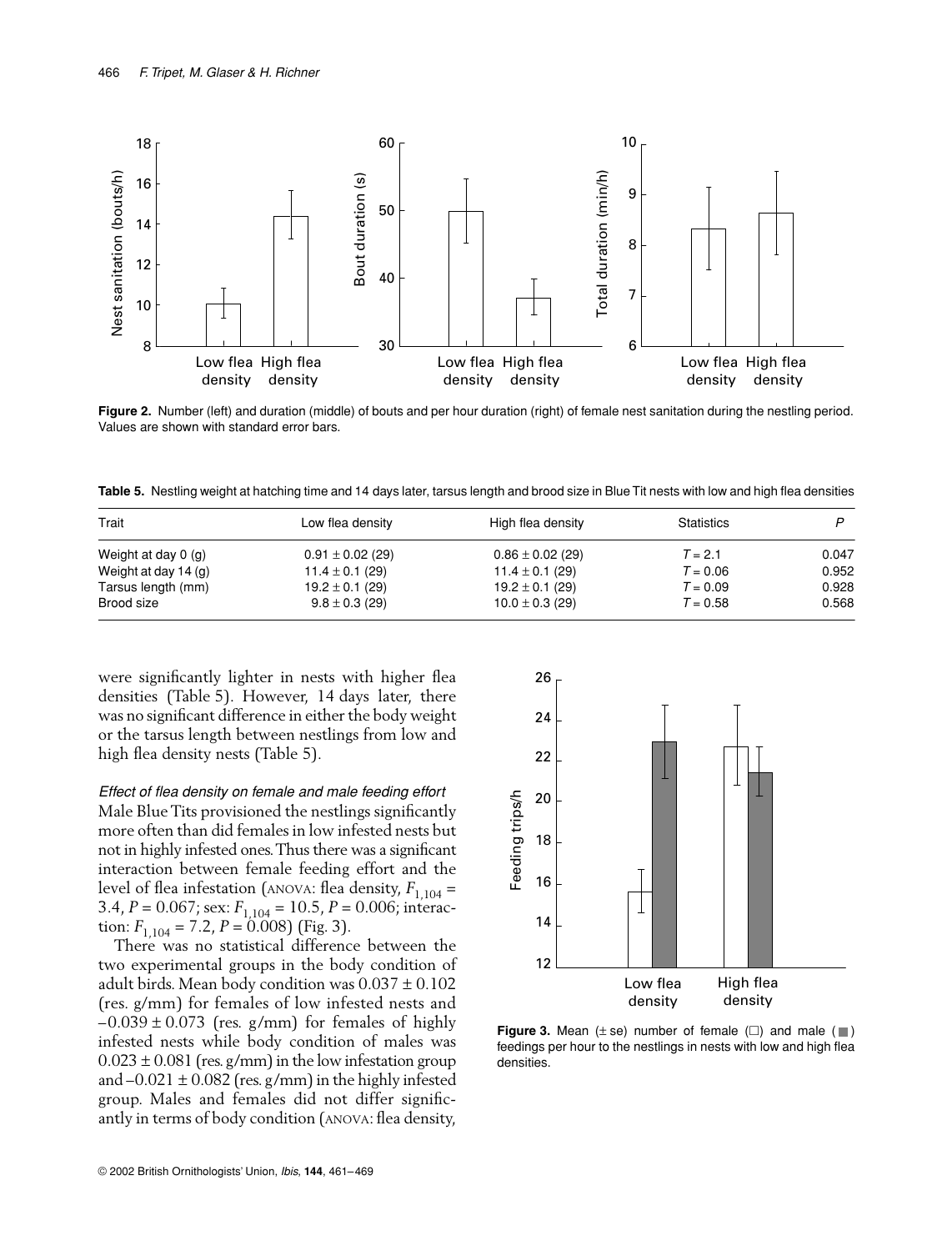*F*1,109 = 0.9, *P* = 0.336; sex: *F*1,109 = 1.8, *P* = 0.219; interaction: *F*1,109 = 0.176, *P* = 0.676).

## **DISCUSSION**

## **Host responses and time-budget adjustments**

This study shows that flea density significantly affects the frequency of female nest sanitation bouts during the incubation and nestling periods. The number of grooming bouts also increased but not significantly so. This suggests that these behavioural traits may have evolved in response to ectoparasites and that hosts, by preventing fleas from feeding or by killing them, could minimize the fitness costs associated with flea infestation (e.g. Richner *et al*. 1993). To test this assumption directly would require manipulation of those host behavioural responses and measurement of the impact of the manipulation on nestling growth components, adult body condition and flea fitness. Such experiments have been carried out on louse-infested pigeons by fitting steel rings around their upper beak to prevent preening (Clayton 1990, 1991). In the case of our wild tit and flea populations, the validity of such an approach was questionable since the manipulation would interfere with the hosts' feeding rates, and hence also with the food compensation behaviour. There is, however, substantial evidence that grooming and, to a lesser extent, nest sanitation may have a direct impact on fleas. Fleas that have been distinctively nipped at or nibbled on, or even cut in two, are regularly found dead in nest material (pers. obs.). Fleas have also been found in the stomach of tits (Rothschild & Clay 1952), which suggests that fleas are often swallowed after being killed, a behaviour also observed on video-recordings of infested tits (P. Christe, M. Kölliker pers. comm.). It is unknown whether, while performing nest sanitation, tits catch fleas or whether fleas are killed while the host is grooming. Nest sanitation could simply be used to chase adult fleas away, thereby preventing them from biting the incubating female or the nestlings. On our video-recordings we have also observed that, while cleaning the nest, females catch and destroy flea cocoons. Female Blue Tits may therefore reduce flea reproduction by chasing the adults from their source of food and by preventing larvae from feeding and building cocoons within the lining of the nestcup. This might force flea larvae to pupate in cooler parts of the nest where their development will be slowed down (Tripet & Richner 1999a).

The absence of a difference in the total time invested in behavioural defences indicates that females may not be able to choose to increase the amount of time allocated to anti-flea defence. During incubation, females seem to be constrained by energy intake and expenditure as indicated by the high proportion of variance in egg attendance explained by the amount of male mate feeding, and by clutch size (Haftorn & Reinertsen 1985). Female tits may also be constrained in their nest-cleaning behaviour by the amount of disturbance that eggs can sustain. During the nestling period, the time that birds allocate to anti-parasite behaviour may compete with that devoted to foraging and feeding the nestlings (see Christe *et al*. 1996b). Tits in food-rich habitats may not increase the time allocated to nest sanitation if food compensation is the only effective way of avoiding fitness costs in terms of offspring number and quality (Tripet & Richner 1997a). In other species, and tits in poor habitats, however, an increase in anti-parasite defences may reduce the costs of parasitism more efficiently (e.g. Cotgreave & Clayton 1995, Christe *et al*. 1996b).

The fact that birds did not allocate more time to anti-parasite behaviour does not necessarily imply that fleas are more likely to survive at high densities. In a previous experiment conducted in the same bird population we found the survival of adult fleas during the bird nesting period to be independent of flea density within the nests (Tripet & Richner 1999a). The exact relationship between the duration of nest sanitation or grooming bouts and ectoparasite fitness at different levels of infestation remains to be investigated.

Changes in the frequency of nest sanitation or grooming may be interpreted as responses to ectoparasites. The change in the frequency of sleeping bouts, however, was probably the result of the birds' sleep being interrupted by grooming and nest sanitation bouts. The number of sleeping bouts significantly correlated with the number of grooming bouts  $(r = 0.312, n = 58)$ ,  $P = 0.017$ ) but not with nest sanitation ones ( $r =$ 0.035, *n* = 58, *P* = 0.794). Thus highly infested incubating females probably interrupt their sleep to groom. They also tend to spend more time sleeping. The function of sleep in birds is poorly understood (Toates 1980, Christe *et al*. 1996b). If we assume that sleep has a restorative function (Amlaner & Ball 1983), the duration of sleeping bouts may correlate systematically with its effect on host physiology. Infested females may therefore need to compensate for the numerous sleep interruptions by increasing their total sleep duration. Christe *et al*. (1996b)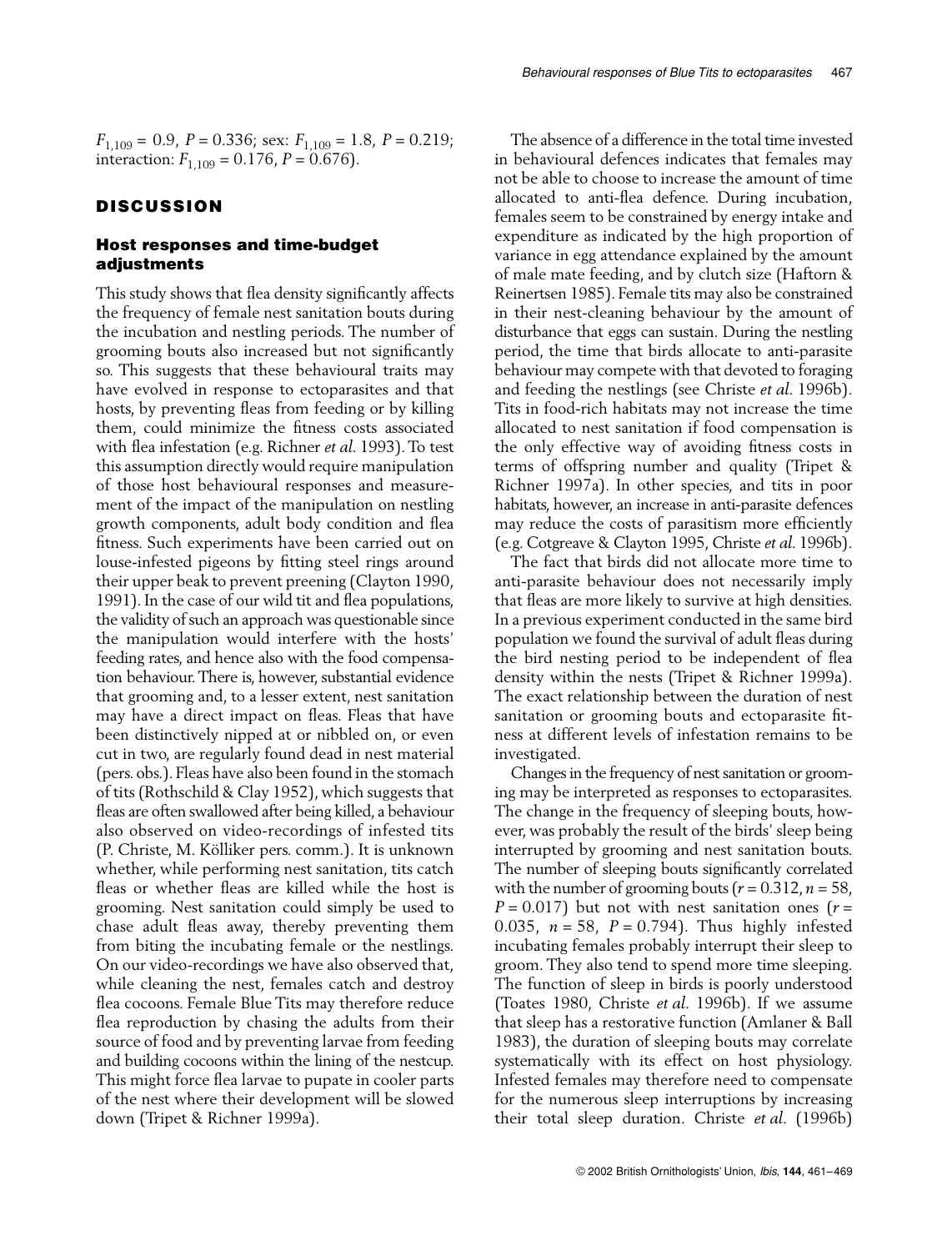found that infested female Great Tits slept less at night because of an increase in nest sanitation. It may therefore also be that incubating female Blue Tits sleep more during daylight because of an increase in nest cleaning behaviour at night.

## **Food compensation**

Our manipulation of flea burden did not affect the amount of energy lost to fleas by incubating females to the point that they gave up egg-attendance to forage or that males fed them significantly more. It may be that females compensate for the energy lost to fleas by foraging more efficiently when outside the nest. In either case, fleas did not have a significant carry-over effect in terms of the adult bird's body condition. The absence of a detectable effect of fleas on adult body condition is common to all previous studies made on this host–parasite system (Christe *et al*. 1996a, Tripet & Richner 1997a, 1999b, Heeb *et al*. 1998). This would suggest that adult birds pay no costs when increasing their feeding effort or incubating in infested nests. Recent advances, however, show that fleas may influence the likelihood of a bird returning to breed the following year and, more generally, that an increase in current reproductive effort may be traded against future reproduction (Perrin *et al*. 1996, Richner & Tripet 1999).

To our knowledge, this is the first study showing a significant effect of fleas on hatchling weight. Hatchlings in infested nests are often pale, and anaemia is probably the most obvious and earliest sign of the loss of blood to fleas (Tripet pers. obs.). The slight difference in weight that this may cause was not found significant in previous studies probably due to the enormous weight difference between unfed hatchlings and those that have already been fed by adults, a source of variance we circumvented in this study by weighing only freshly hatched young. Adult birds compensated fully for the effect of fleas on nestlings as indicated by the lack of a difference in nestling body mass or tarsus length at day 14 of the nestling period. Although males with low flea burden fed the brood significantly more than females, at high flea density the extra-feeding effort was entirely undertaken by females, which resulted in the sexes feeding equally. A brood-manipulation experiment carried out on Great Tits in the same region also found that females undertook the extra work required to raise an enlarged brood (S. Gebhard pers. comm.). In central Switzerland, Kölliker *et al*. (1998) showed experimentally that female Great Tits were more

responsive to variation in begging intensity of the nestlings than males. Christe *et al*. (1996a), however, found in a Great Tit population in southern Switzerland that males increased their share of work in the presence of fleas. There is, as yet, no theoretical framework that would predict a difference in parental compensatory feeding effort in response to parasites or brood-size manipulations. Our results do not support the hypothesis of a trade-off between the female's energy expenditure during incubation, and her investment in food provisioning during the nestling period. Neither do they suggest that males share the expected flea-mediated costs during incubation by increasing their care to the female during incubation. However, data on the feeding behaviour and courtship feeding outside the nest would be necessary before any conclusion could be reached. Further studies should aim at understanding which ecological factors interact with ectoparasite presence to determine the direction of such asymmetries in extra-parental feeding effort.

The logistic support of the Allschwil local authorities is greatly acknowledged. We thank P. Christe, A. Roulin and M. Kölliker and two anonymous referees for their comments on the manuscript. The work was supported by a Swiss National Science Foundation Grant (31-34020.92 and 31-43570.95 to H.R.).

### **REFERENCES**

- **Amlaner, C.R. Jr & Ball, N.J.** 1983. A synthesis of sleep in wild birds. *Behaviour* **87**: 85–119.
- **Christe, P., Oppliger, A. & Richner, H.** 1994. Ectoparasites affect choice and use of roost sites in the great tit, *Parus major. Anim. Behav*. **47**: 895–898.
- **Christe, P., Richner, H. & Oppliger, A.** 1996a. Begging, food provisioning, and nestling competition in great tits infested with ectoparasites. *Behav. Ecol*. **7**: 127–131.
- **Christe, P., Richner, H. & Oppliger, A.** 1996b. Of great tits and fleas: sleep baby sleep.... *Anim. Behav*. **52**: 1087–1092.
- **Clayton, D.H.** 1990. Mate choice in experimentally parasitized rock doves: lousy males lose. *Am. Zool*. **30**: 251–262.
- **Clayton, D.H.** 1991. Coevolution of avian grooming and ectoparasite avoidance. In Loye, J.E. & Zuk, M. (eds) *Bird–Parasite Interactions: Ecology, Evolution, and Behaviour*: 258–289. Oxford: Oxford University Press.
- **Clayton, D.H. & Cotgreave, P.** 1994. Relationship of bill morphology to grooming behaviour in birds. *Anim. Behav*. **47**: 195–201.
- **Cotgreave, P. & Clayton, D.H.** 1995. Comparative analysis of time spent grooming by birds in relation to parasite load and other factors. *Behaviour* **131**: 171–187.
- **Haftorn, S. & Reinertsen, R.E.** 1985. The effect of temperature and clutch size on the energetic cost of incubation in a freeliving Blue Tit (*Parus caeruleus*). *Auk* **102**: 470–478.
- **Hart, B.L.** 1992. Behavioural adaptations to parasites: an ethological approach. *J. Parasitol*. **78**: 256–265.